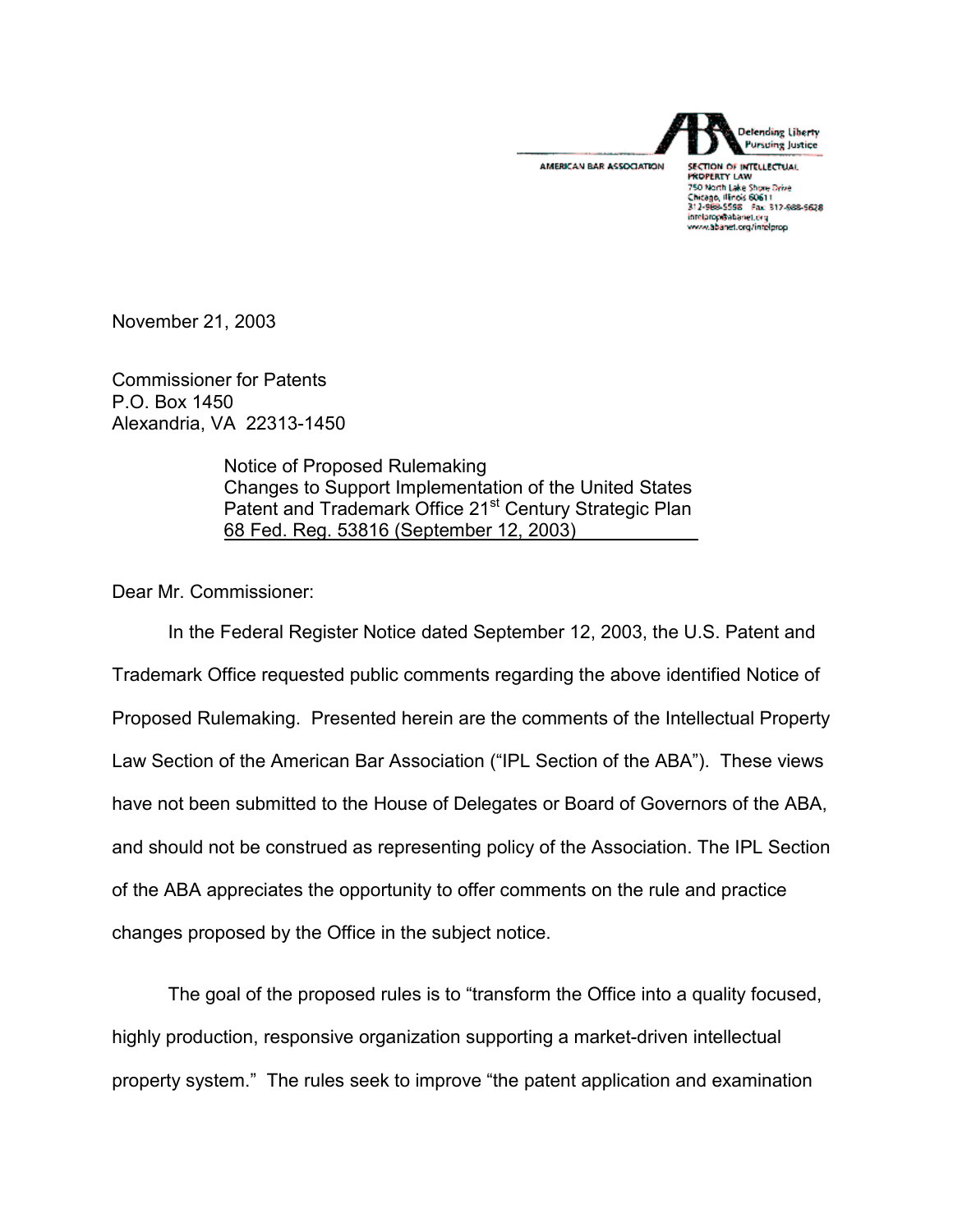process by promoting quality enhancement, reducing patent pendency, and using information technology to simplify the patent application process." The IPL Section of the ABA supports these goals of the Office, and believes many of these rules to contribute to achieving these goals.

The IPL Section of the ABA, however, believes that several of the procedures set forth in the proposed rules are contrary to these goals and would adversely affect the patent prosecution process. More specifically, the objectionable proposed rules relate to the following rules:

- (1) §1.4 Nature of correspondence and signature requirements;
- (2) §1.57 Incorporation by reference;
- (3) §1.105 Requirements for information;
- (4) §1.111 Reply by applicant or patent owner to a non-final Office Action;
- (5) §1.213 Nonpublication request; rescission of a nonpublication request; notice of subsequent foreign filing; and
- (6) §1.291 Protests by the public against pending applications.

The IPL Section of the ABA further provides comments in support of changes to 37 C.F.R. § 1.705 Patent term adjustment determination.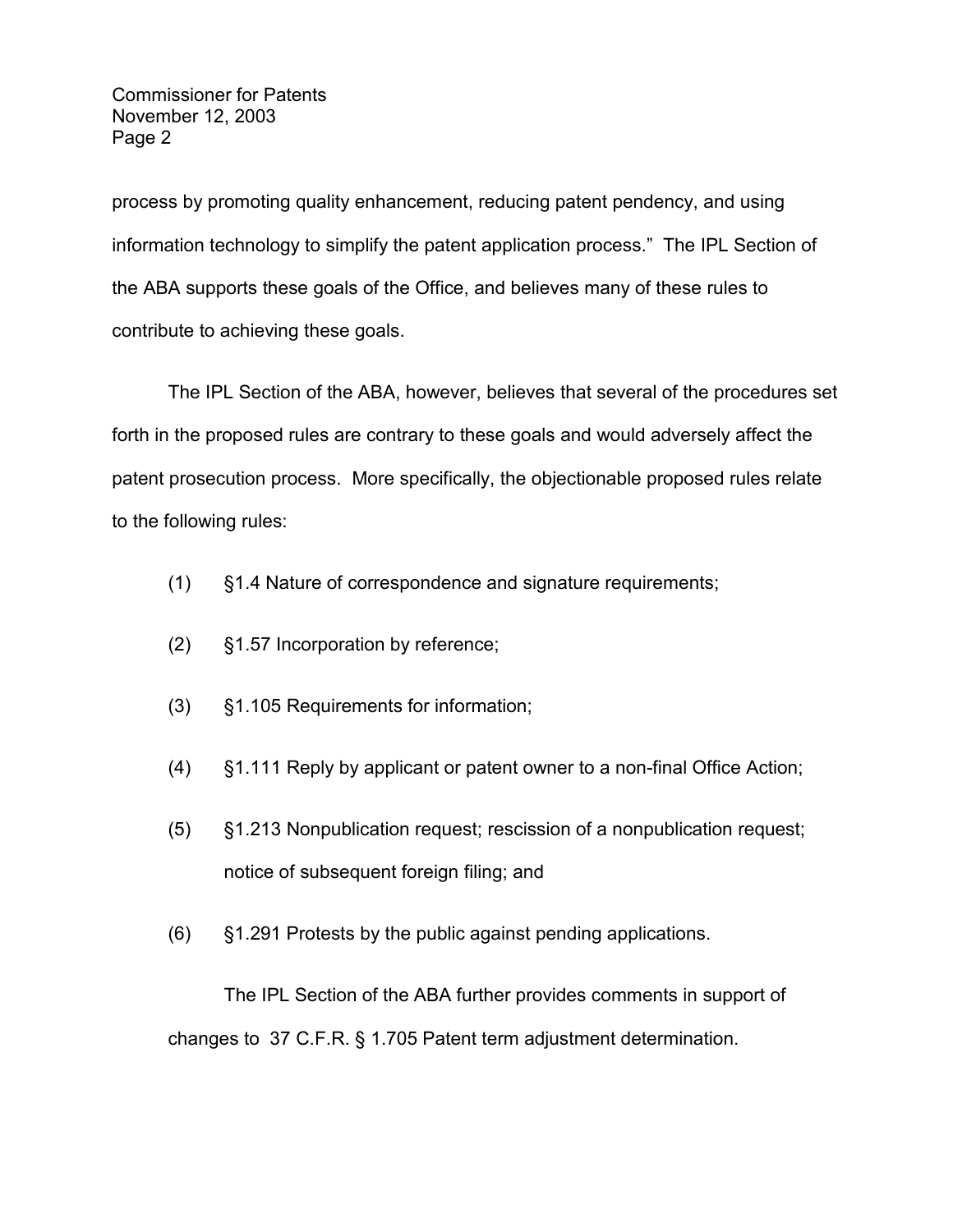The comments of the IPL Section of the ABA regarding these rules is as follows:

# **(1) Nature of correspondence and signature requirements**

The Office proposes that 37 C.F.R. §1.4 include a provision for filing electronically created correspondence at the Office with electronic signatures when such correspondence is filed by facsimile transmission, or hand-carried or mailed to the Office for entry in a patent application, patent file, or reexamination proceeding. The IPL Section of the ABA agrees that it would be favorable to allow such electronic signatures. However, more flexibility should be afforded to the public. According to the proposed rules, if the specified format is not used, the document will be treated as unsigned. This can have serious consequences for the applicant/assignee. Applicants should be given a short time period for correcting the format of the signature without any penalty.

Section 1.4(d)(1)(iv) distinguishes between an "actual name" and a "complete name." This distinction, however, may cause confusion, which could lead to inadvertent violations causing the paper to be treated as unsigned. This result may not be detected until after a patent is issued, and thus may give rise to questions of abandonment,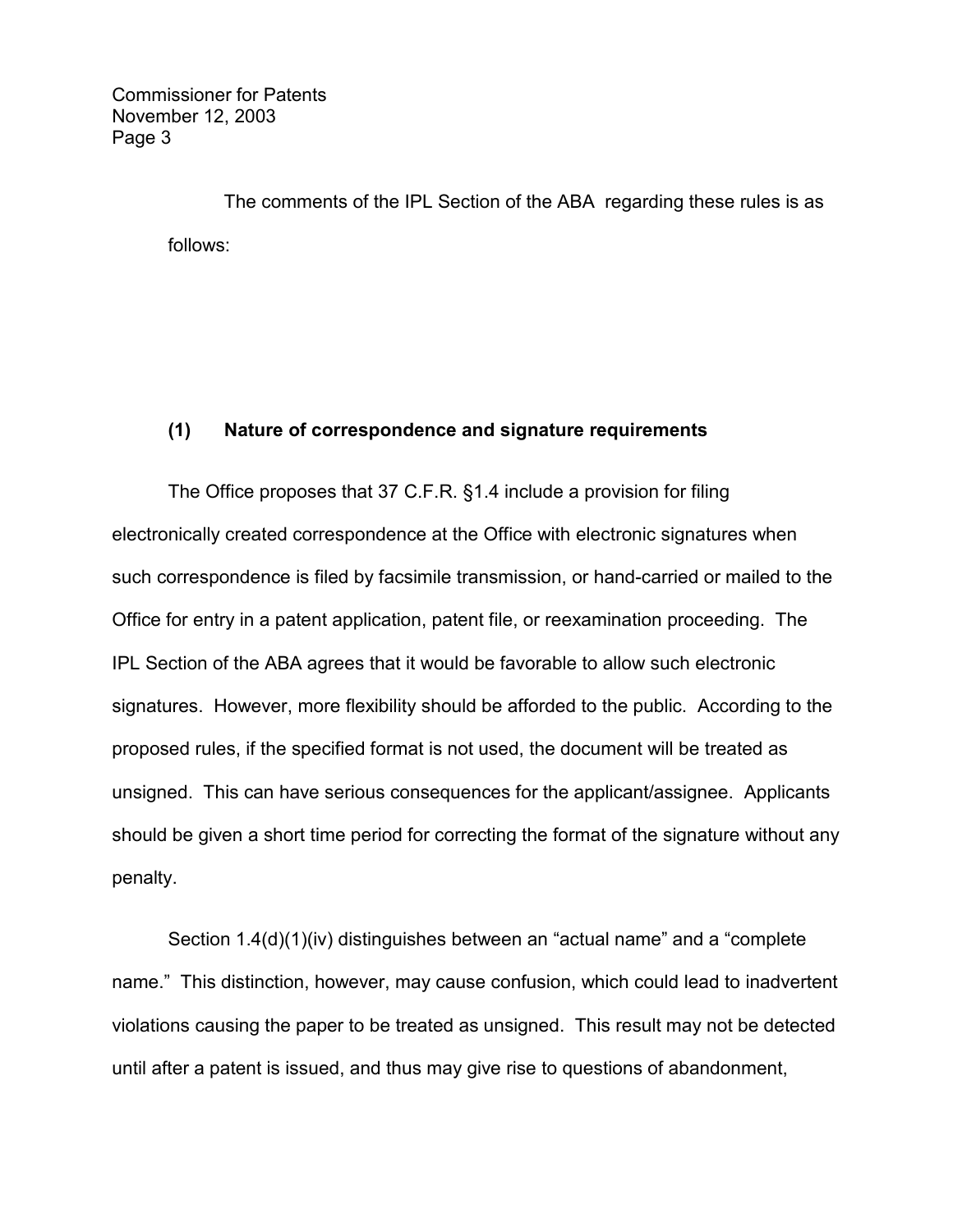validity, and enforceability of the patent. These harsh adverse consequences for an inadvertent error will deter use of electronic signatures.

There is a proposed requirement that the signer "personally insert" his or her electronic signature by the use of numbers and/or letters. This provision does not recognize the realities of patent prosecution. Many practitioners do not prepare their own documents. Instead, secretaries, administrative assistants and associates prepare the actual papers. To provide for this situation, the provision should allow for the signature to be "personally inserted" or to be inserted under the practitioners "direction and control." This would allow other authorized individuals to insert the electronic signature of the practitioner.

The Office has requested comments on different manners of presenting the electronic signature. One proposal would dictate the order of the names. A second proposal would require capitalization of the entire family name. This alternative may result in confusion in some names. For example, confusion may result in names where it is unclear whether multiple capitals exist, e.g., MacKenzie or Mackenzie. As a result, the IPL section of the ABA would suggest that the rule dictate the order of names rather than capitalization.

The IPL Section of the ABA would also recommend that the Office allow flexibility of electronic signatures. The use of electronic signatures will be a new concept for many and errors may occur when the rule is first implemented. Adverse inferences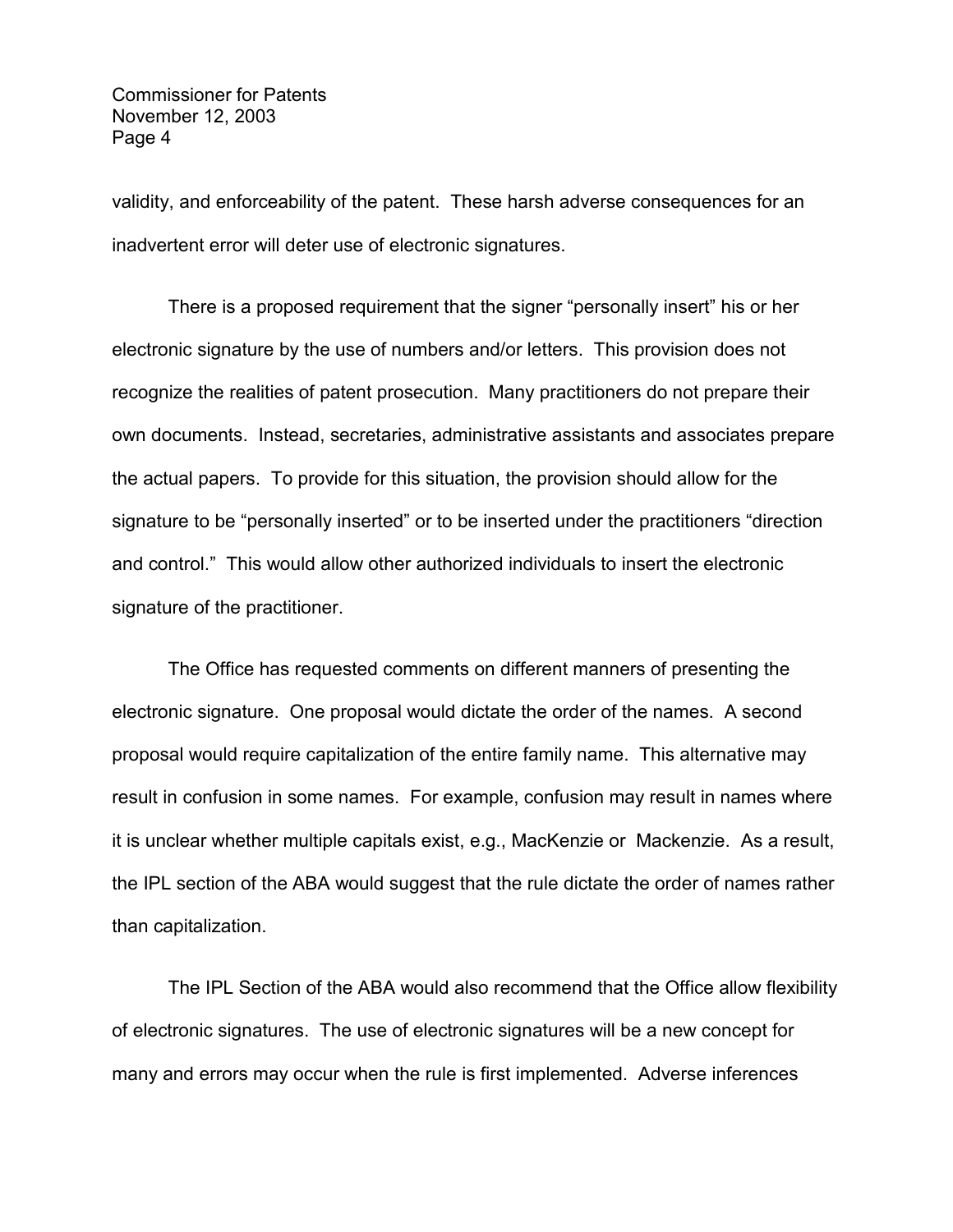should not result when a good-faith effort appears to have been made to present an electronic signature in a document.

## **(2) 37 C.F.R. § 1.57: Incorporation by reference**

The Office has requested comment concerning proposed § 1.57(a), which permits an applicant to add drawings or text that were "inadvertently omitted" from a pending application if the proposed addition is contained in a prior filed application to which priority is claimed. The application must be amended to include the text prior to the close of prosecution. Further, the application must contain, on the filing date, a claim for priority or benefit of an earlier-filed patent application. For example, a claim for benefit to an earlier U.S. application contained in a transmittal letter filed with an application would be sufficient to invoke the provisions of proposed § 1.57(a).

The IPL Section of the ABA generally supports the concept of this provision as an additional safeguard for applicants who file applications that inadvertently omit pages of specification or sheets of drawings that were contained in an earlier-filed application for which a claim for benefit is contained in the application. However, the rule raises two questions.

1. Must a declaration accompany the amendment which says that the omission was inadvertent? The office should consider deleting "inadvertently" from the rule.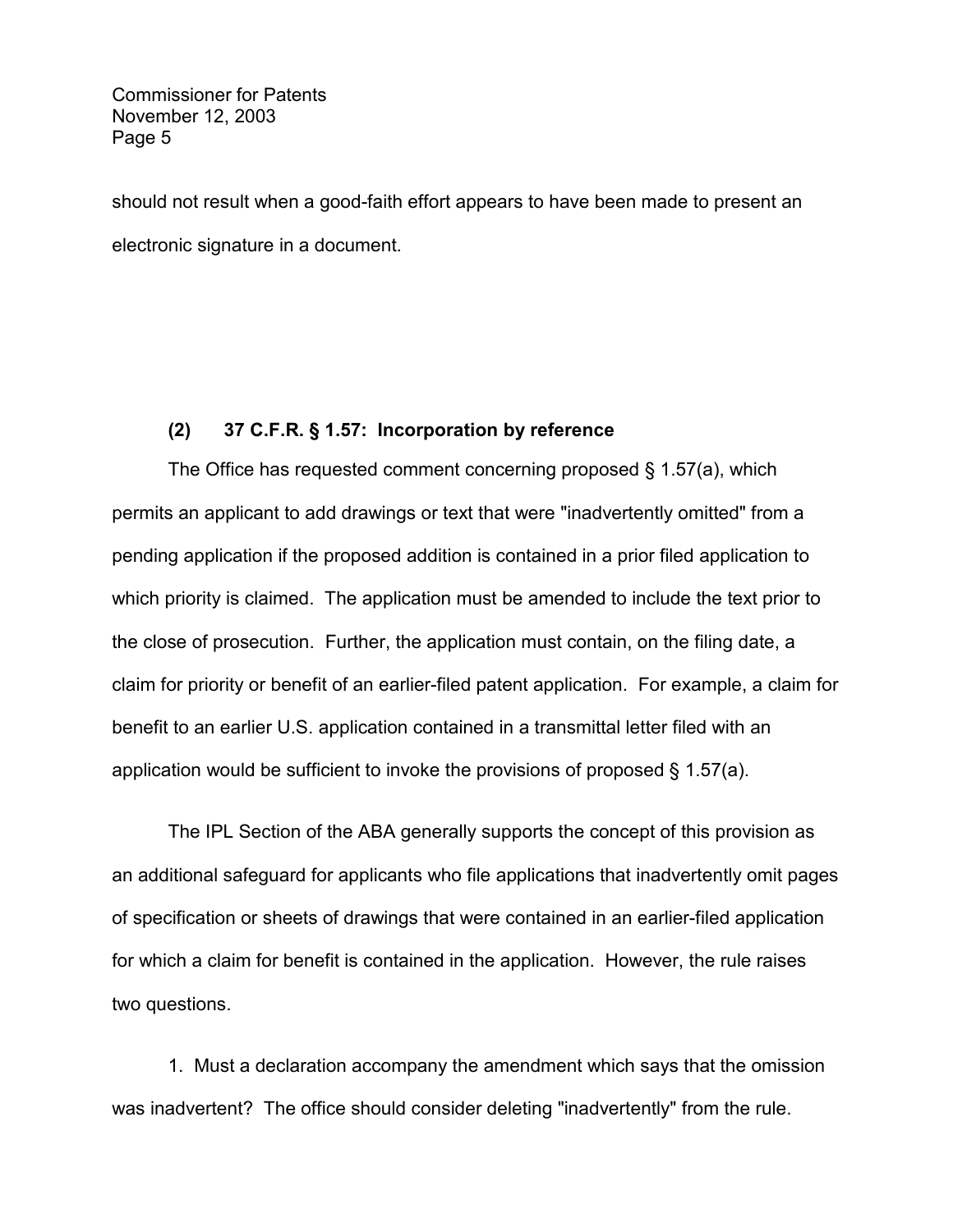2. How far down the chain of priority can one reach to find the omitted matter? As the rule is written there is no limit. This opens the possibility of obtaining patent protection for something disclosed but not claimed in a patent that issued many years ago.

Section 1.57(b) requires use of the magic language "incorporated by reference" to identify material that is being incorporated by reference. Rather than make use of magic language mandatory, the rule should say that when this language is used the referenced material is incorporated by reference. But, the rule should not preclude the use of other language to make an incorporation by reference. Form should not prevail over substance.

It is common practice when describing an invention that has several parts or steps to describe one or more parts or steps with reference to an issued patent rather than to describe that part or step in detail. For example, one could say in describing a vehicle having a brake that the preferred brake, or the brake shown in the drawing, is a hand brake like that disclosed in U. S. Patent No. 9,999,999. The patent application may say that the preferred brake for the vehicle is disclosed in U. S. Patent No. 9,999,999. If the Examiner considers this brake to be an essential feature of the invention that must be disclosed in the application, the proposed rule precludes the applicant from amending the application to provide a description of the brake disclosed in the referenced patent. But, if the applicant had used the magic language of the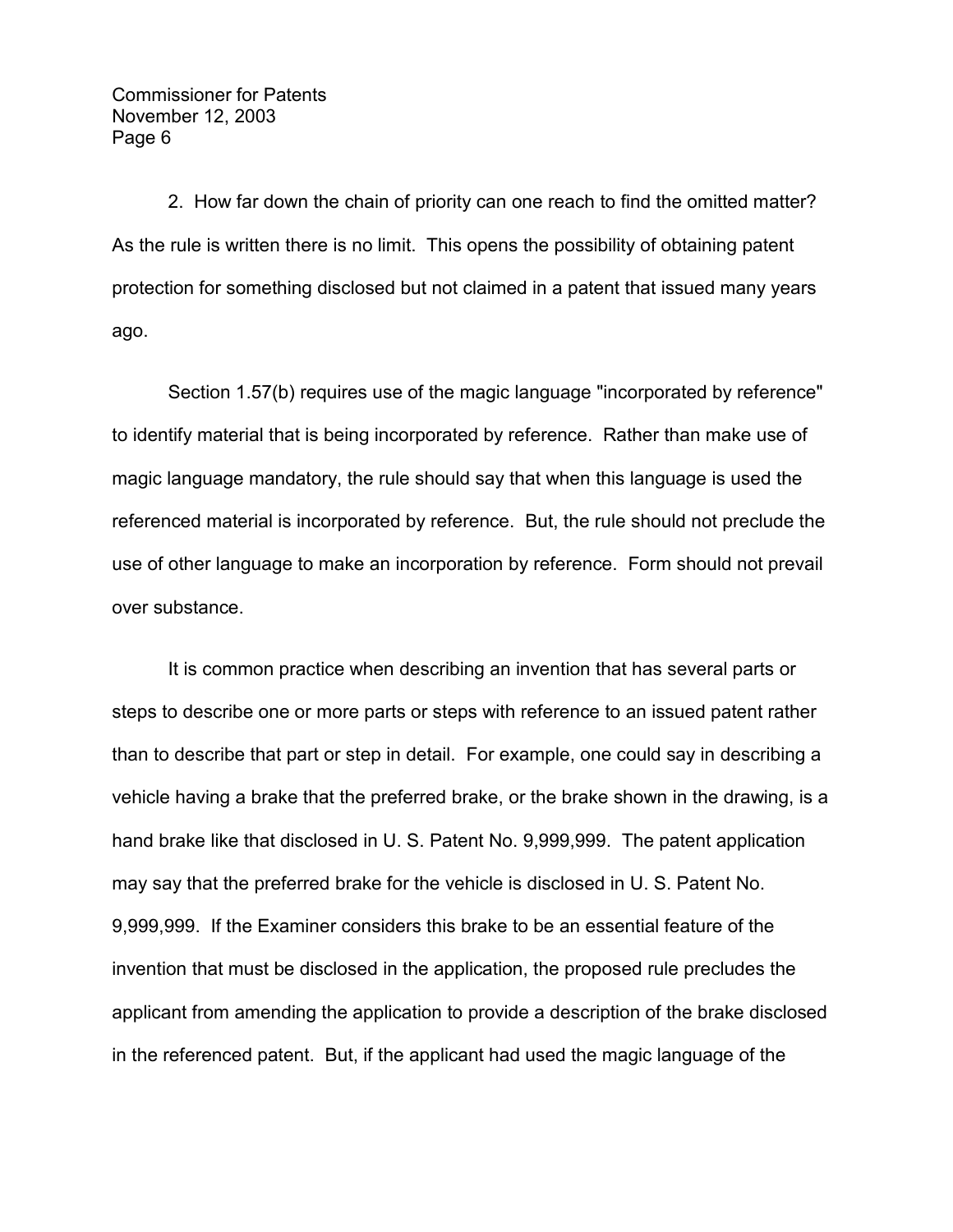proposed rule the amendment could be made. This rule elevates form over substance. It should be revised to reflect current practice.

The limitation of material that can be incorporated by reference to patent literature assures that the referenced material will be available. For examples, part (d) of the rule forbids incorporation by reference by hyperlink or other form of browser executable code. This provision makes sense since often Web pages that are available at the time a document is written may not be available when the document is received by a reader. When that occurs, the reader may only be able to obtain the referenced material from the author.

### **(3) 37 C.F.R. § 1.105: Requirements for information**

The Office proposes to broaden examiners' investigative powers by adding to paragraph (a)(1) of §1.105 a provision that empowers examiners to demand from applicants "[t]echnical information known to applicant concerning the interpretation of the related art, the disclosure, the claimed subject matter, other information pertinent to patentability, or the accuracy of the examiner's stated interpretation of such items." The demands could be made in the form of interrogatories or requests for stipulations to which applicants may agree or disagree.

The change to rule 105 is intended "to elicit the aspects of the knowledge of persons of ordinary skill in the art pertinent to analyzing patentability from the art of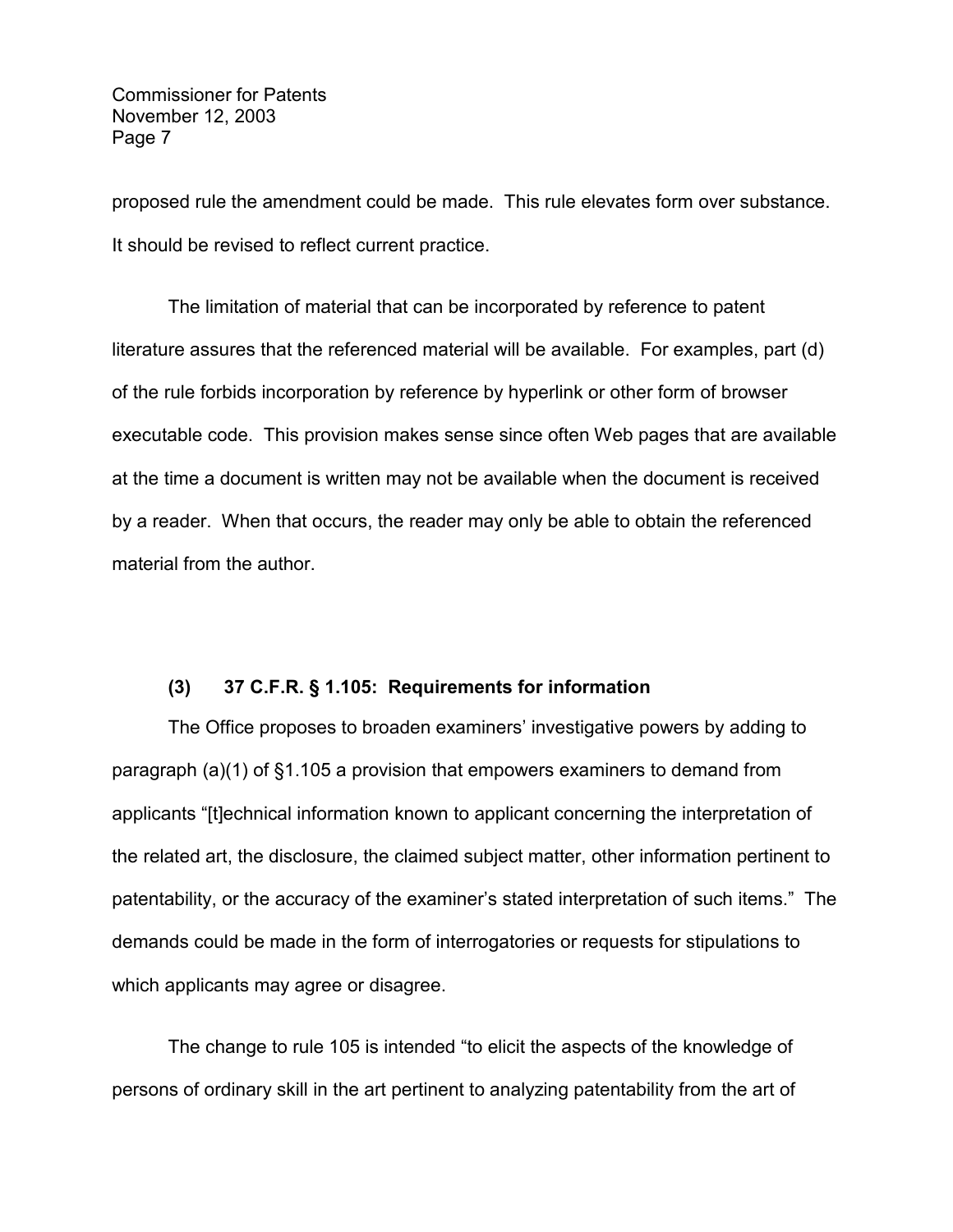record" in a form that "differ[s] markedly from the format of the existing examples, which generally require specific documents."

The IP Law Section of the ABA opposes the proposed rule for three primary reasons: it will not give the Office access to better information than current Rule 105, it will burden both the Office and applicants, and it is subject to abuse by shifting the burden of showing patentability to applicants, contrary to 35 U.S.C. §§ 102 and 103. The proposed rule would be particularly onerous on *pro se* inventors.

The current rule ensures information quality by requiring information to be requested in the form of specific documents. Specific documents are necessary to credibly determine such important facts as the level of ordinary skill in the art, which is determined through evidence based on the following indicia: the type of problems encountered in art, prior art solutions to those problems, rapidity with which innovations are made, sophistication of the technology, and the educational level of active workers in the field. "The actual inventor's skill is not determinative'' of the level of ordinary skill in the art. *Custom Accessories, Inc. v. Jeffrey-Allan Indus., Inc.*, 807 F.2d 955, 962-63 (Fed. Cir. 1986).

Perhaps the subjective knowledge of an applicant, which itself is not determinative, might lead to evidence related to the level of ordinary skill. However, without published documents, the accuracy of an applicant's subjective knowledge is open to question. Indeed, the applicant's memory of such things as the type of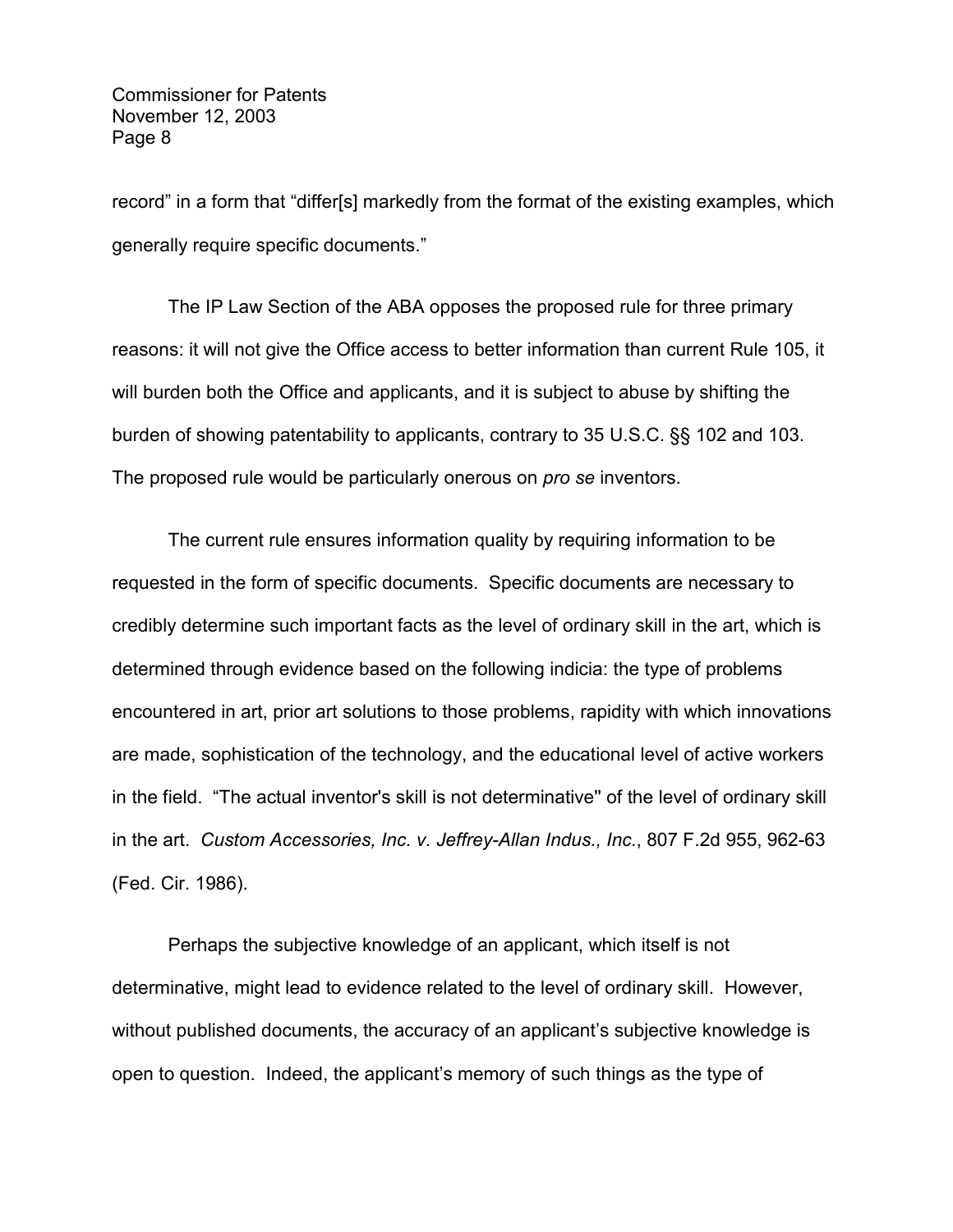problems encountered in the art or the rapidity with which innovations are made will be imperfect. Yet the Office has no way to weigh the accuracy of an applicant's memory based on a cold record. In contrast, published documents related to the level of skill in the art are much more credible. Therefore, the Office should seek documents, not an applicant's quasi-testimony, directed to the indicia of the level of ordinary skill.

In addition to failing to give the Office access to better information, the proposed rule stands opposed to the primary function of examination––conducting a thorough search––by diverting examiners' attention to the unproductive endeavor of drafting interrogatories and stipulations. Writing, checking and editing interrogatories and stipulations to produce accurate, specific and useful responses take time away from searching. Furthermore, training examiners in the skill of drafting interrogatories and stipulations will reduce time available for searching and examining other patent applications, further exacerbating the pendency problem.

Even if the Office has no plan to train examiners in the use of interrogatories and stipulations––which, if true, would be alarming––so much of an examiner's time would be wasted by applicants disputing the propriety and scope of an interrogatory or stipulation that the authority to use interrogatories and stipulations would not be helpful. For an idea of how onerous and contentious interrogatories and stipulations can be, one need only look at any patent dispute in a federal court.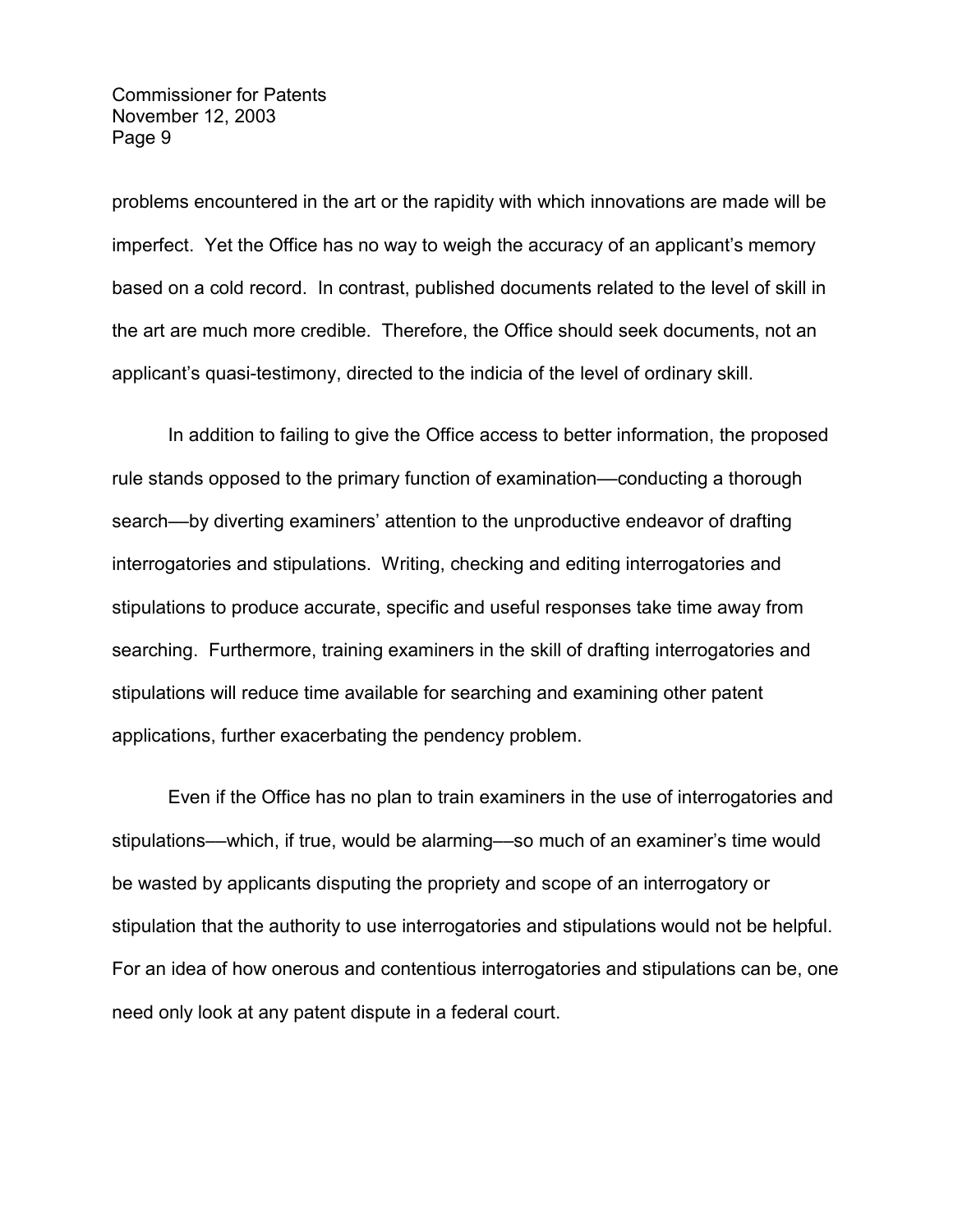Yet even if these difficulties inherent in empowering examiners to request information through stipulations and interrogatories could be overcome, the very exercise of requesting the information the Office proposes is wasteful. For example, suppose an examiner requests an applicant's interpretation of the distinctions among claims. (The Office posits such a circumstance as one in which an interrogatory would be appropriate.) Rather than draft an interrogatory, the examiner could have simply read the claims. The examiner in this example will have wasted his time drafting the interrogatory and the applicant's time having to respond to it.

Nevertheless, an examiner might request an applicant's interpretation of the distinctions among claims where the application contains a large number of independent claims. (The IP Law Section of the ABA notes that the proposed rule does not require a large number of independent claims as a predicate to an interrogatory or stipulation). An applicant's predictable and accurate response to such an interrogatory would be to recite the words used in the first independent claim, then to discuss any words that are different in any subsequent independent claims and provide technical or lay definitions for each of the different words. That kind of response merely provides information the Examiner could and should have acquired on his own during the first examination. Thus, to elicit the applicant's interpretation of the distinctions among claims burdens applicants and does not improve patent quality.

Similarly, if an examiner attempts to elicit the applicant's interpretation for the intended breadth of the claim terms, the examiner will likely receive in response a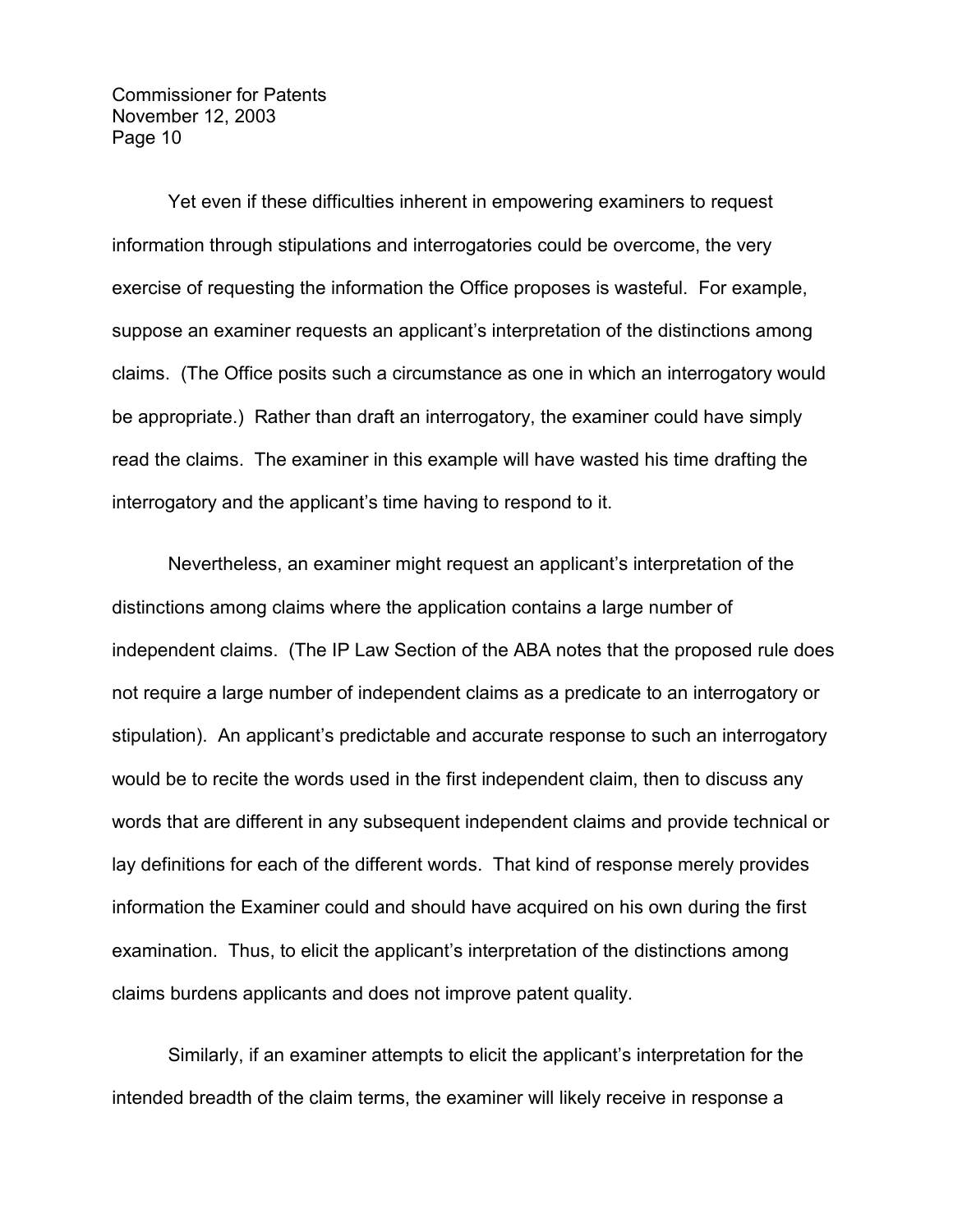definition of the claim terms according to a technical or lay dictionary. This information is easily obtained by the examiner. Going through the process of asking for it in an interrogatory or stipulation merely adds an additional procedural step. Therefore, the Office should not empower examiners to request responses to interrogatories or stipulations for the purpose of eliciting the applicant's interpretation for the intended breadth of the claim terms.

Finally, the IP Law Section of the ABA opposes the proposed rule because it exposes applicants to abuse. Without explicit limitations on the breadth of the rule, an examiner may use interrogatories and stipulations to shift the burden to the applicant to show why the claims are patentable, rather than the Examiner making a prima facie showing of unpatentability as required by 35 U.S.C. §§ 102 and 103. For example, an examiner may request responses to interrogatories that seek information related to the distinctions between the claims and a plurality of prior art documents cited in an applicant's information disclosure statement. This puts the applicant in the position of having to distinguish the claims from prior art documents even before the examiner has conducted a search or applied a single reference against any claim. Therefore, at the very least, the proposed rule should only authorize interrogatories after a rejection has been made and disputed.

In conclusion, the IP Law Section of the ABA opposes the proposed rule 105 because it will not give the Office access to better information than the current rule 105. In addition, the proposed rule threatens the primacy of conducting a thorough search by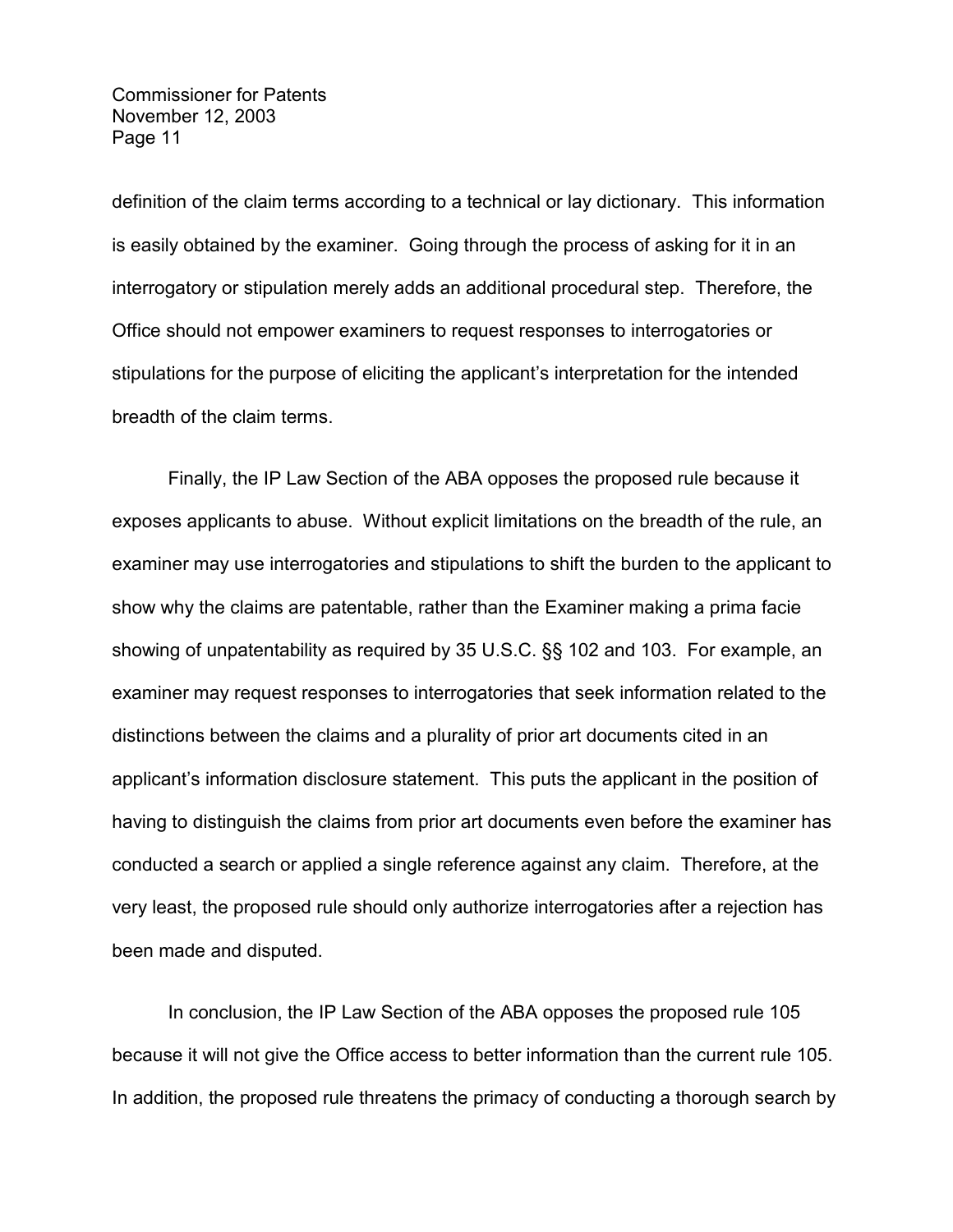diverting examination resources to the unproductive endeavor of drafting interrogatories and stipulations. Finally, the proposed rule exposes applicants to abuse by shifting the burden to show unpatentability away from the Office, and may place the burden to show patentability on applicants. This burden would be particularly onerous on *pro se*  inventors, who may not understand the ramifications of the responses. In addition, such a procedure would significantly increase the prosecution costs for applicants; responses would require significant time due to the potential prosecution history estoppel being created.

# **(4) 37 C.F.R. § 1.111: Reply by applicant**

The amendments proposed to this section would prohibit the entry of a supplemental reply as a matter of right unless it was filed within six months from the mailing date of a non-final Office Action and was clearly limited to: (A) cancellation of a claim(s); (B) adoption of an examiner's suggestion(s); or (C) placement of an application in condition for allowance. While it is recognized that supplemental replies may be abused and burdensome and thus must be limited, the proposed rule offers a bright-line test that is unduly restrictive, will be unfair to applicants in many situations, and will prolong the examination process and increase the burden on the PTO in many instances.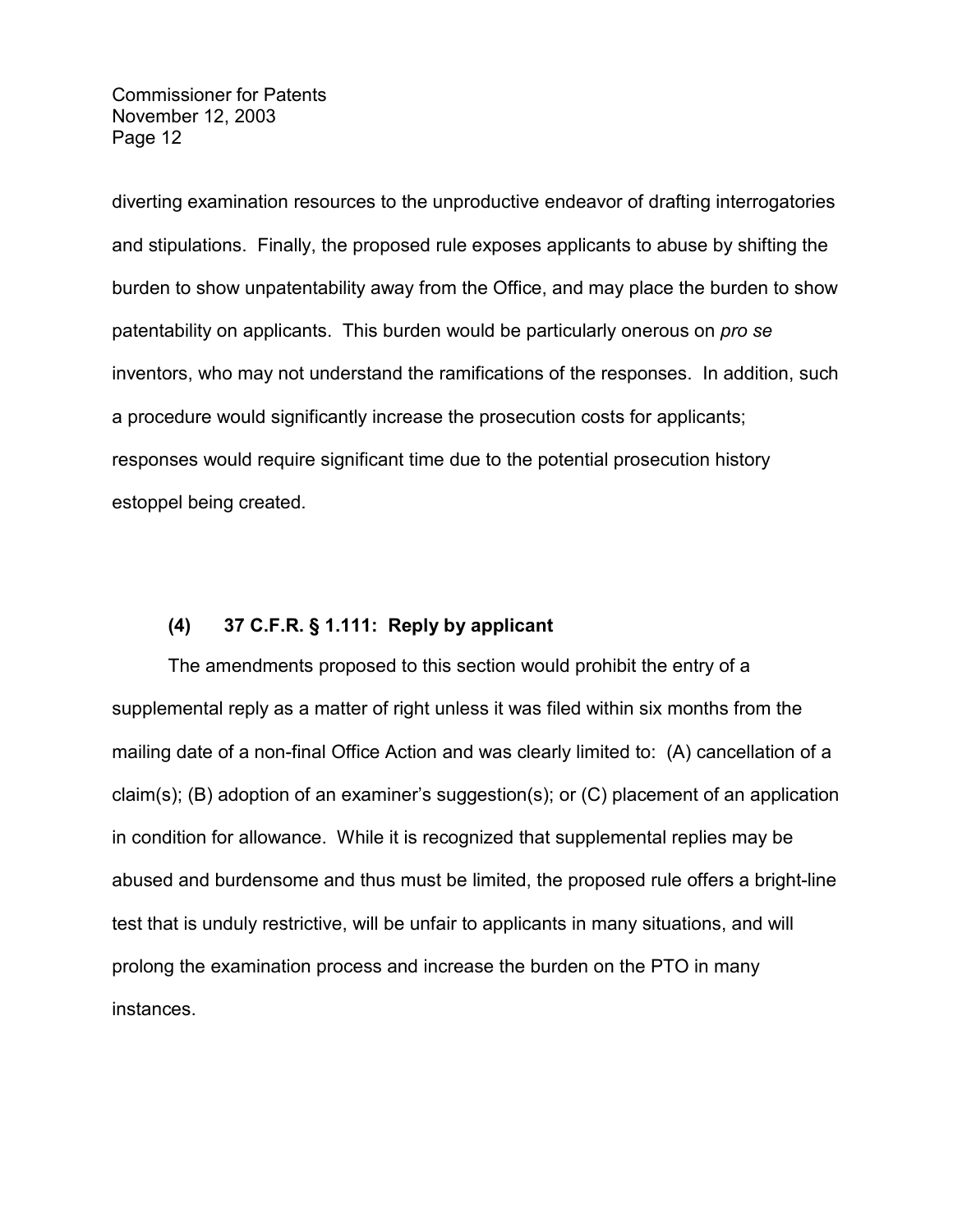A supplemental reply that is filed and associated with the application file before an examiner begins consideration of the original reply to a non-final Office Action should always be considered, in particular if it is limited to the three instances specified in paragraph (a)(2)(i). The current practice that permits the PTO to ignore (not enter) a supplemental reply when a substantial amount of work has already been conducted by the examiner would appear sufficient to safeguard the interests of the PTO in maintaining the efficiency of the examination process.

There may be other justifiable reasons for filing a supplemental reply other than the specific reasons identified in paragraph (a)(2)(i), such as an amendment to take into consideration the teachings of new prior art or to reduce the issues for an appeal following an interview by the examiner. In addition, an applicant has an obligation under § 1.133(b) to file a complete written statement of the reasons presented at an interview as warranting favorable action and it is desirable to file such a statement before the next Office Action by the PTO to avoid potential adverse consequences to patent term adjustment where such a paper is filed after the notice of allowance is mailed.

In the discussion of this proposed change, the PTO suggests that if the next Office Action is a final rejection or a notice of allowance, applicants could file a request for continued examination and request entry of the supplemental reply. However, it would appear that applicants could request entry of the supplemental reply in response to a final Office Action without filing a RCE, although it is recognized that there would be no entry of such an amendment as a matter of right without filing the RCE.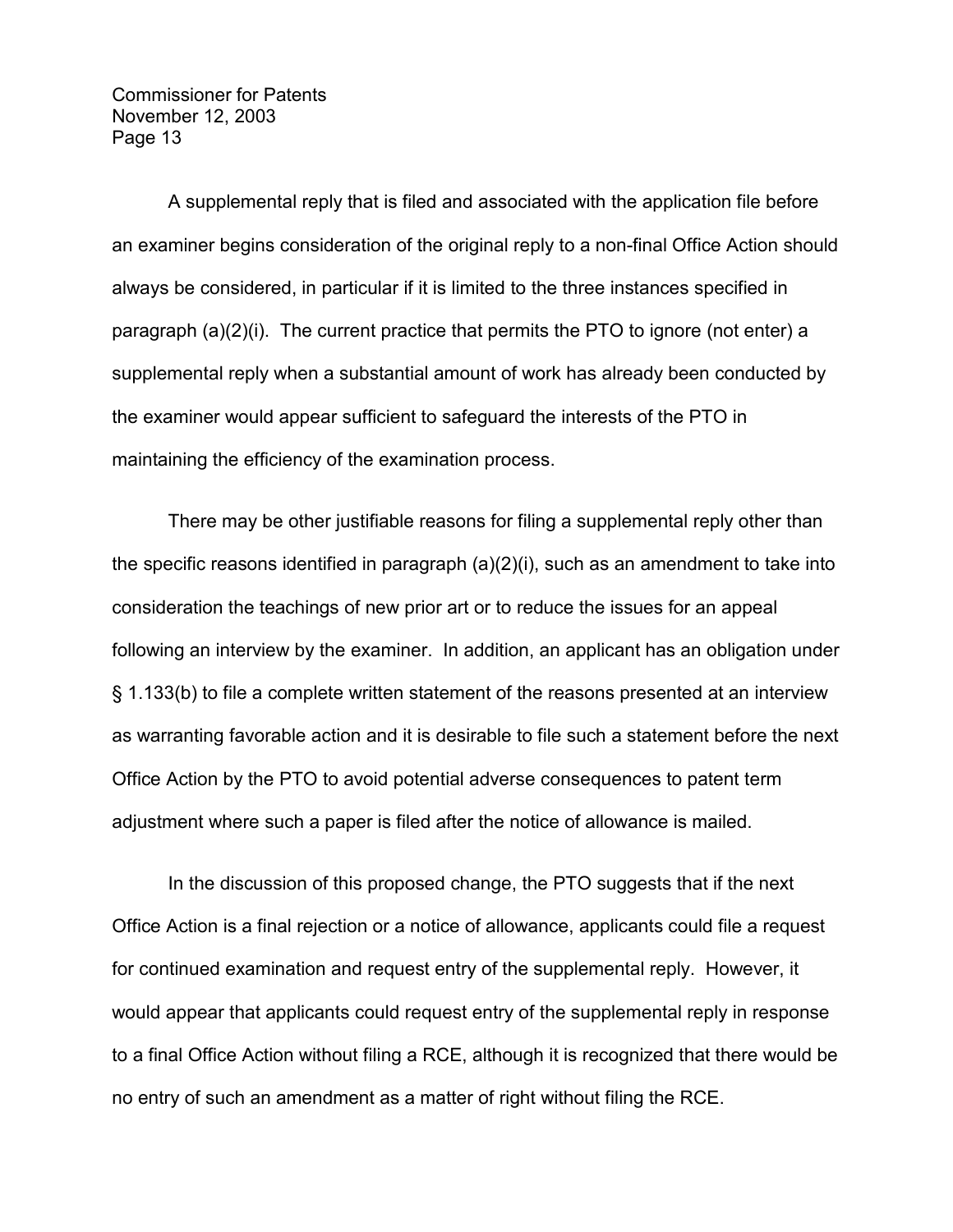Failure to enter the supplemental amendment may prolong the examination process since that amendment may not be entered in response to a final Office Action. In this situation, applicants would be required to file a continuing application or an RCE in order to obtain entry of the supplemental amendment that had been filed even before the issuance of the final Office Action. Moreover, many Supplemental Amendments are used to correct inadvertent errors appearing in the claims of the prior amendment, which errors were detected after the filing of the original response. Allowing the Supplemental Amendment to be entered simplifies the issues and the rejections to be made in the next Office Action. The IPL Section of the ABA thus does not support the proposed rule, but instead favors the current practice under  $\S$  1.111(a)(2) that permits the disapproval of a second or subsequent supplemental reply that unduly interferes with an Office Action being prepared in response to the previous reply.

### **(5) 37 C.F.R. § 1.213: Nonpublication requests**

Proposed rule  $1.213(a)(4)(ii)$  states that for an applicant to sign a nonpublication request, it must be applicant's intent at the time the nonpublication request is filed that the application will not be the subject of an application filed in another country or under a multilateral international agreement that requires publication at 18 months. According to the discussion associated with this proposal, it is not sufficient if there is simply an *absence* of any intent or plan concerning the filing of any counterpart application that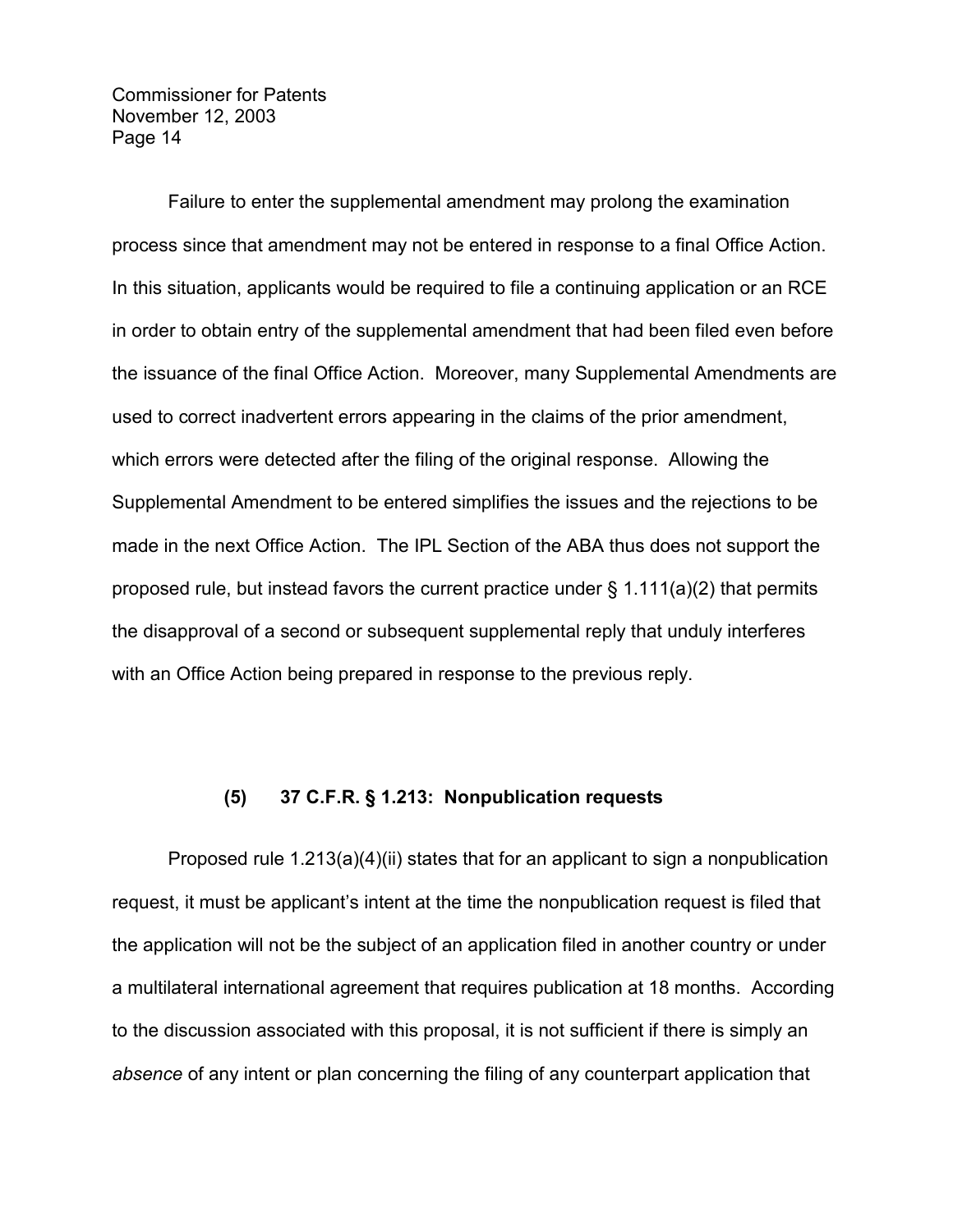would be subject to 18 month publication. The Comments state that "the applicant must have an affirmative intent not to file a counterpart application that would be subject to eighteen-month publication, and not just the absence of any intent or plan concerning the filing of any counterpart application that would be subject to eighteen-month publication." *See,* page 53838. It is believed that this position is extreme, is not based upon the statute and would be unduly burdensome.

A nonpublication request must be filed at the time of filing a U.S. application. The statute does not require publication of a U.S. application where no application is filed in a foreign country or under an international agreement that requires publication at 18 months, regardless of the intent of applicant at the time of filing the U.S. application. The intent of applicant at the time of signing the nonpublication request should be irrelevant so long as there is compliance with the statutory requirements mandating publication under the prescribed circumstances.

The proposed interpretation by the PTO requires an applicant to formulate an "intent" whether to foreign file the application or not a year before the decision must be made. Often, this is much too early for an intent to be decided. Applicant may be waiting for money from investors or licensees before deciding whether to foreign file or not. If an applicant does not have the resources for foreign filing, but would file abroad if additional funds were discovered during the year, does that applicant have an "intent" to file abroad? The imposition of an "affirmative intent" also provides an additional "gray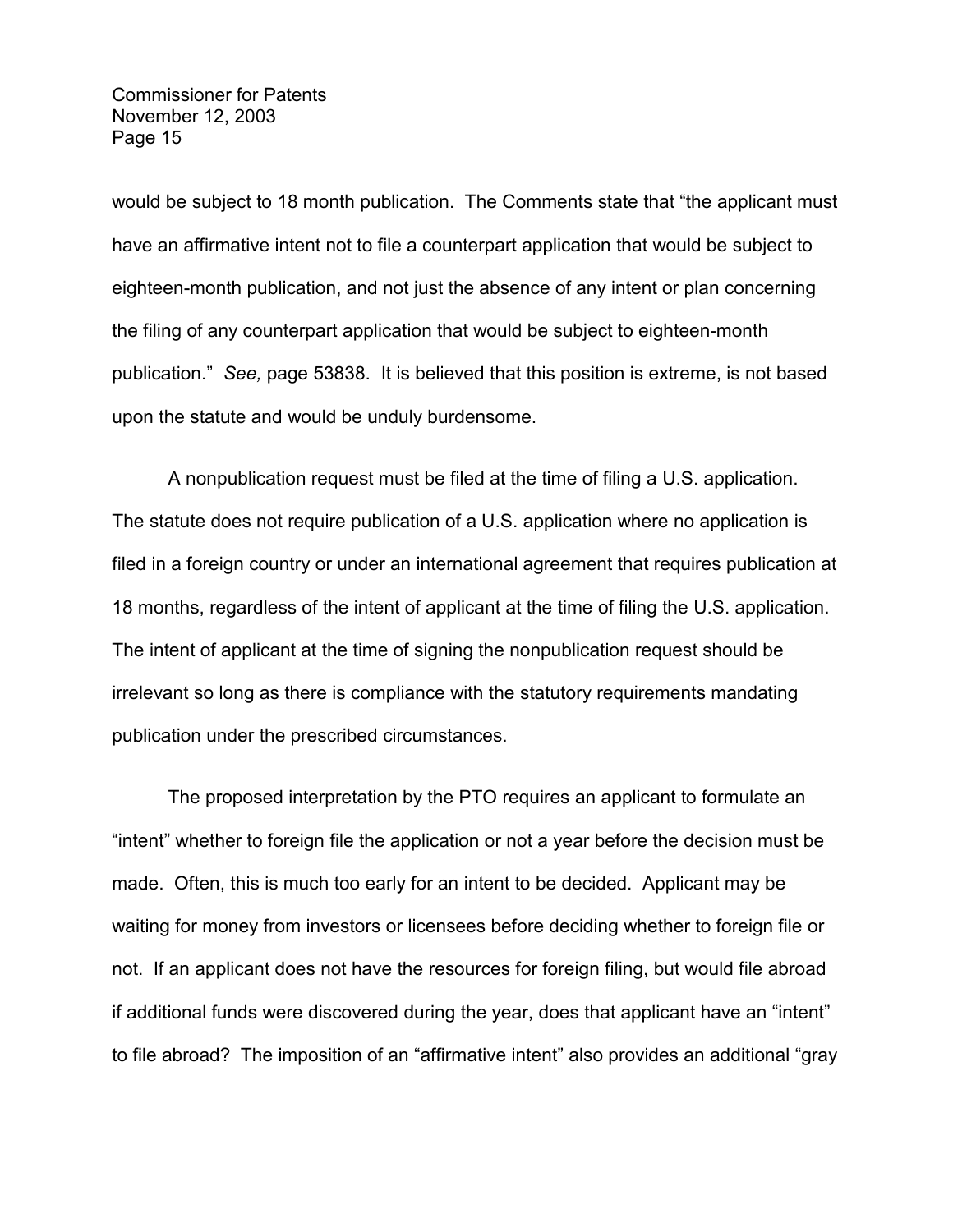area," which leads to litigation of the issue to determine whether the applicant had an "affirmative intent" or not.

The IPL Section of the ABA believes that the PTO should not inquire about the intent of applicant or lack thereof which exists at the time a U.S. application is filed, and instead look at whether or not the application has been subject to the activity that requires publication in the United States.

Moreover, as noted in the Federal Register Notice, the Office previously issued a Notice of July 1, 2003, with a detailed explanation of the procedures for filing and for retracting such a nonpublication request. Among other matters, that notice stated that if the applicant filed a notice with the Office that a foreign application had been filed, it was not necessary to rescind a previous nonpublication request. One of the proposed amendments to Rule 213 changes this procedure, which was only clarified four months ago. Under the proposed rules, it will not be sufficient for an applicant to notify the Office that a foreign or International application has been filed. Instead, a request to rescind the previous certification must also be filed. No explanation is provided for this reversal of procedure. It is respectfully submitted that the amendment to Rule 213(b) to require both a request to rescind the nonpublication request and a notice of foreign filing should not be made.

The IPL Section of the ABA further notes that Rule 213 is proposed to be amended to specifically state that filing a request to rescind a nonpublication notice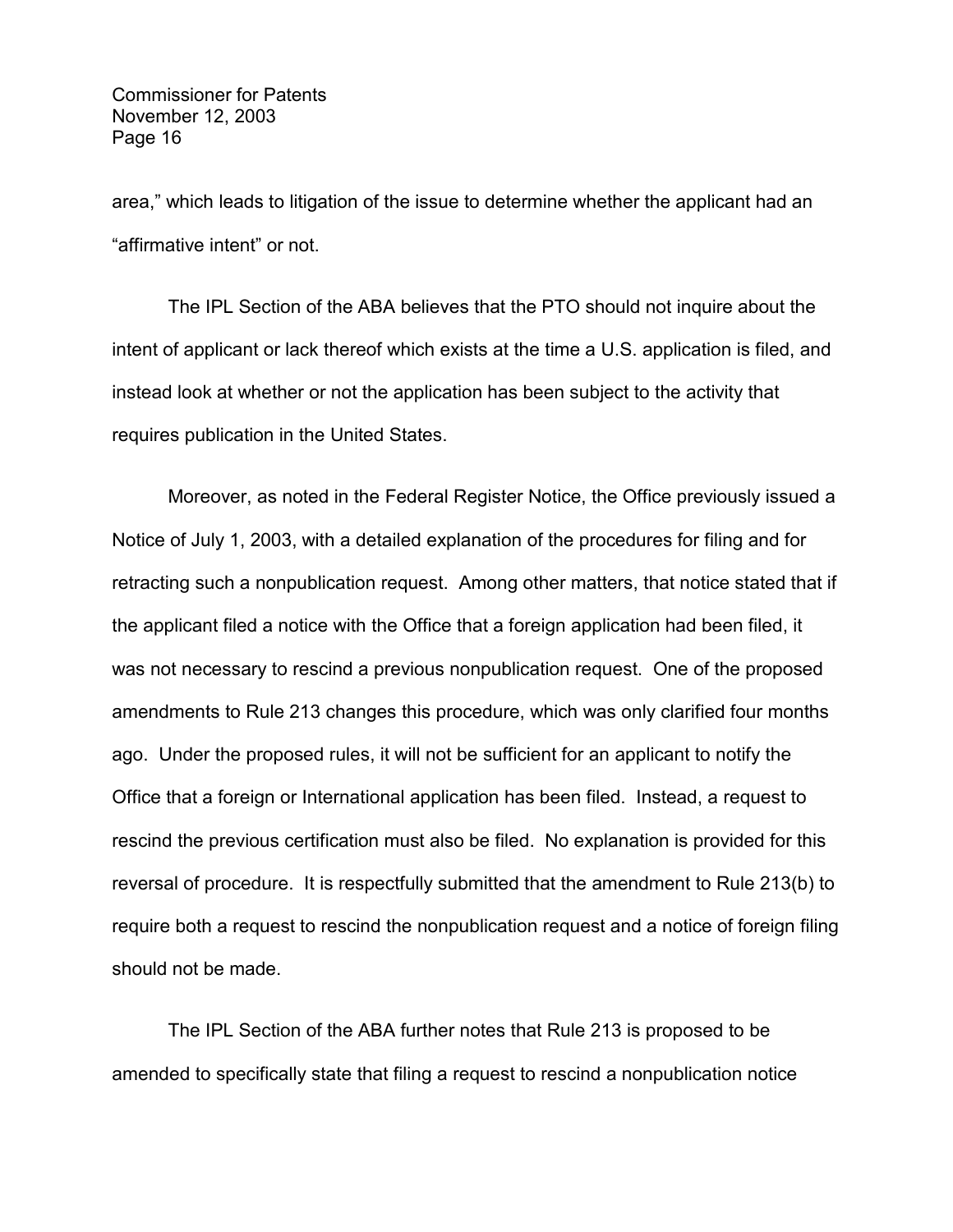without determining that a nonpublication notice was indeed filed amounts to a violation of Rule 10.18(b) of the code of ethics for patent attorneys and agents, and could subject the individual to sanctions under that code. It is respectfully believed that all mention of Rule 10.18 should be deleted from the proposed rule change

# **(6) 37 C.F.R. § 1.291: Protests by the Public Against Published Applications**

The proposed amendment requires identification of the real party in interest filing a protest and gives the Examiner discretion to ignore subsequent protests filed by a single party. The purpose of the rule is to prevent harassment. The Office provided no statistics or other evidence that there is currently a problem with multiple protests being filed by a single party. Identification of a party may result in a protest not being filed and pertinent art not being reviewed by the Examiner. A better solution would be to require that the party submitting the protest to identify any prior protests that the party has filed, or to certify that it has not filed any prior protest.

Currently, there is no procedure for a member of the public to call pertinent prior art to the attention of the Examiner in a published application. The proposed rule would permit such submissions only upon the consent of the applicant. That change does not assure that the Examiner would be given pertinent prior art that he or she would not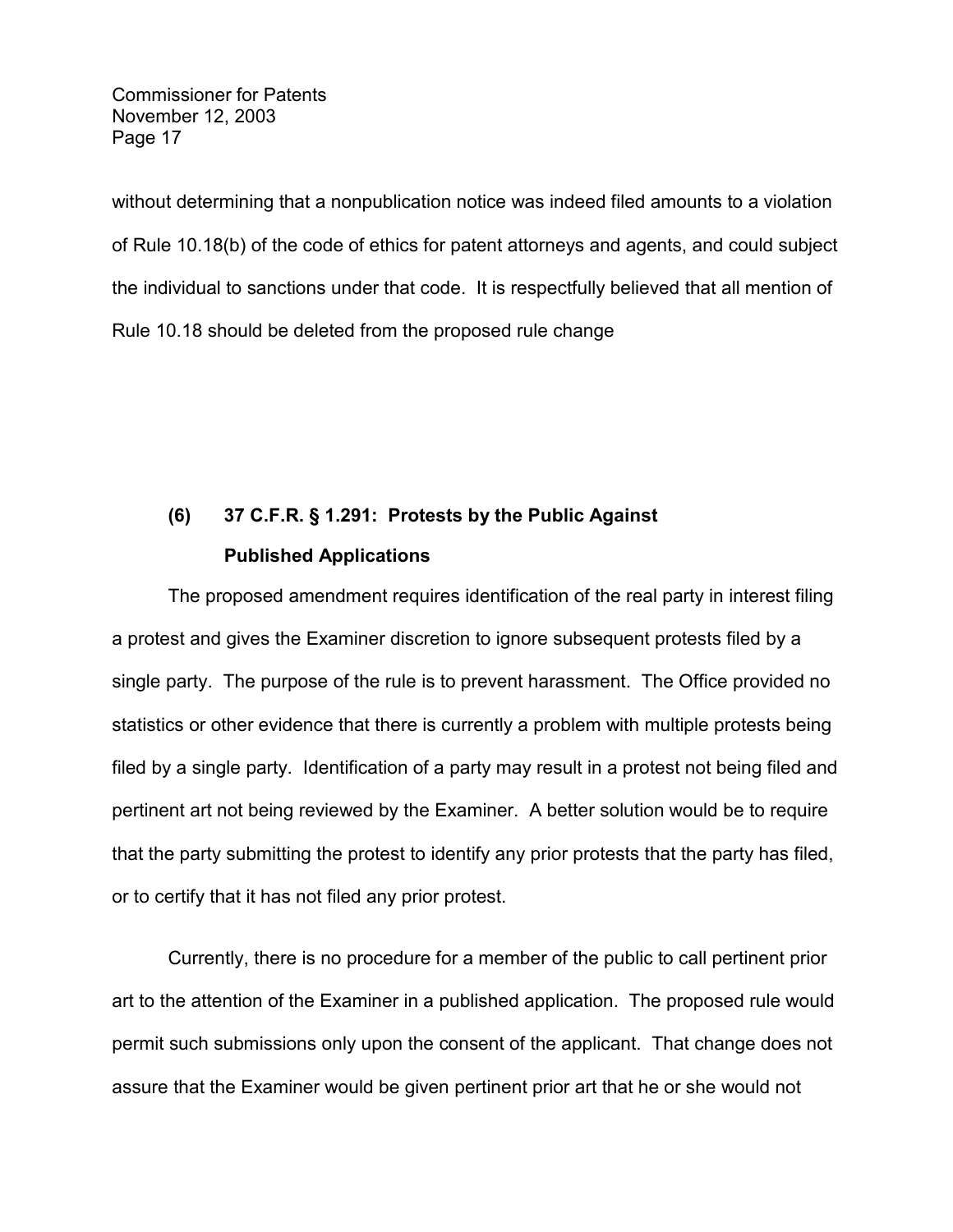otherwise receive. If the prospective protestor seeks permission of the applicant to file a protest, the applicant would undoubtedly ask the prospective protestor to provide a copy of or identify the prior art that is to be submitted. When that is done the applicant has a duty to call the art to the attention of the Examiner. The same result could be obtained today by sending the art to the applicant with a reminder of his duty of disclosure.

The Office should reconsider the rule and permit a third party to independently submit pertinent prior art after publication To avoid undue burden on the Examiner through the submission of boxes of document, the rule could limit the number of references and require the explanation of pertinence that the rule currently requires.

## **(7) 37 C.F.R. § 1.705: Patent term adjustment determination**

The IPL Section of the ABA supports the proposed change to allow a request for reconsideration regarding patent term adjustment to be filed within thirty days of the issue date of the patent in the event that the patent indicates a revised patent term adjustment. Currently, a request for reconsideration may only be filed if the patent issues on a date other than the projected date of issue. Since the application files are now sent off-site after the Notice of Allowance has been issued, it has become virtually impossible to address any errors in the Notice of Allowance without filing a paper. Even after filing a paper, there is considerable delay to resolve issues, with papers often not